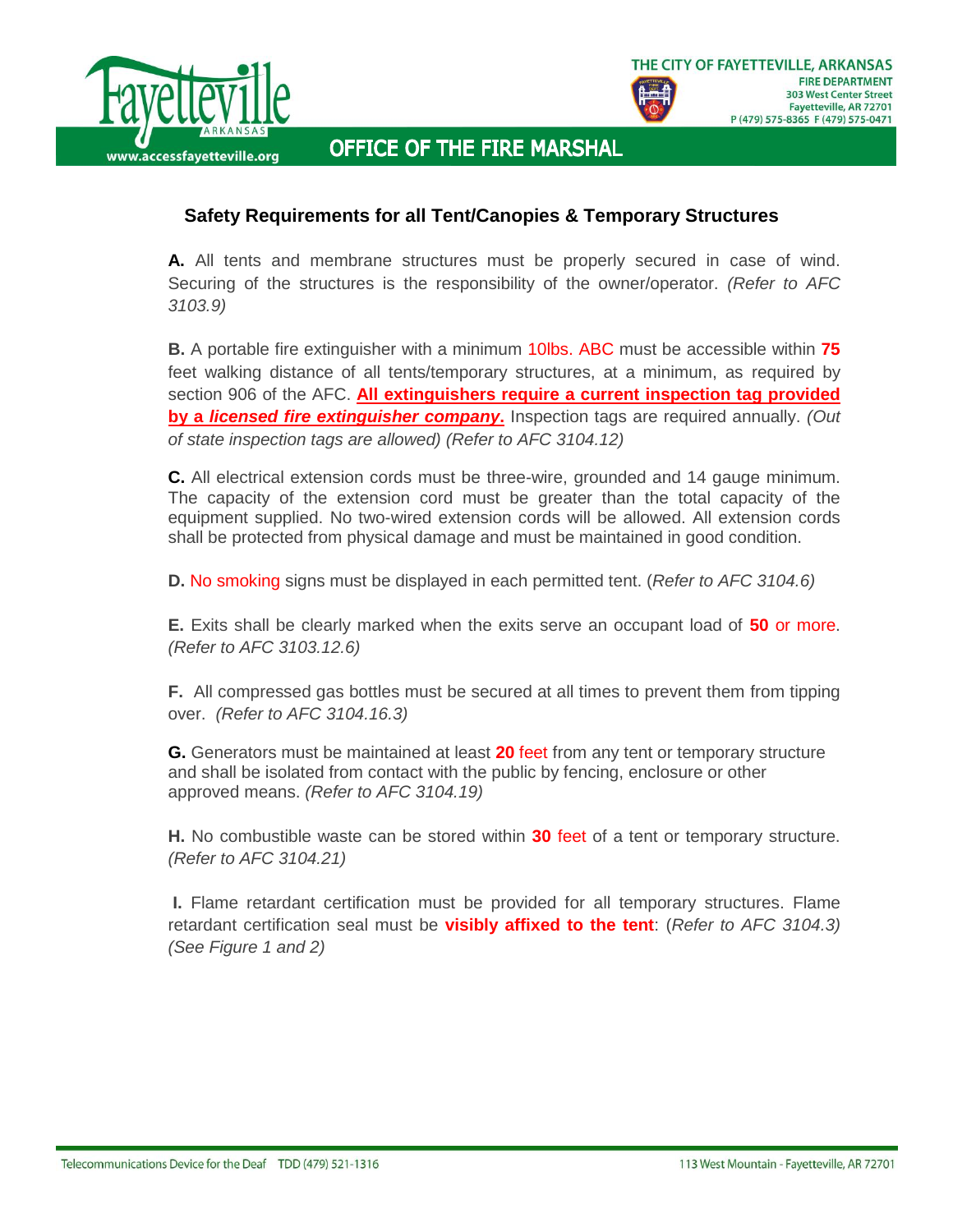Figure 1:



Figure 2:

## **WARNING**

## KEEP ALL FLAME AND HEAT SOURCES AWAY FROM THIS TENT FABRIC

This tent is made with flame resistant fabric which meets CPAI-84 specifications. It is not fireproof. The fabric will burn if left in continuous contact with any flame source.

The Application of any foreign substance to the tent fabric may render the flame resistant properties ineffective.

Important. Carefully read and follow the instructions provided with this product.

**J.** No display or exhibit shall be installed or operated that will interfere in any way with access to any fire lane, fire break, exits, or with the visibility of any exit, or of any exit sign. No display shall block access to fire-fighting equipment such as fire extinguisher stations, fire hose cabinets, and fire hydrants. *(Refer to AFC 3103.12.5.1)*

**K.** Hay, straw, shavings or similar combustible materials shall not be located within any tent, canopy or membrane structure containing assembly occupancy, *exception the materials necessary for the daily feeding and care of animals.* The quantity and location of the above materials is subject to review by the Fire Marshal. Shavings, sawdust, bark dust or like material utilized for a public performance or exhibit shall be prohibited unless treated with an approved fire retardant solution prior to use. The areas within and adjacent to the tent shall be maintained clear of all combustible materials, waste, or vegetation that could create a fire hazard. Trash receptacles used in displays and exhibits shall be constructed of a non-combustible material. Combustible trash shall be removed at least once a day from the structure during the period the structure is occupied by the public. *(Refer to AFC 3104.5)*

**L.** Combustible vegetation shall be removed 30 feet from the area occupied by a tent, air-supported, air-inflated or tensioned membrane structure, temporary membrane structure or canopy. *(Refer to AFC 3104.21)*